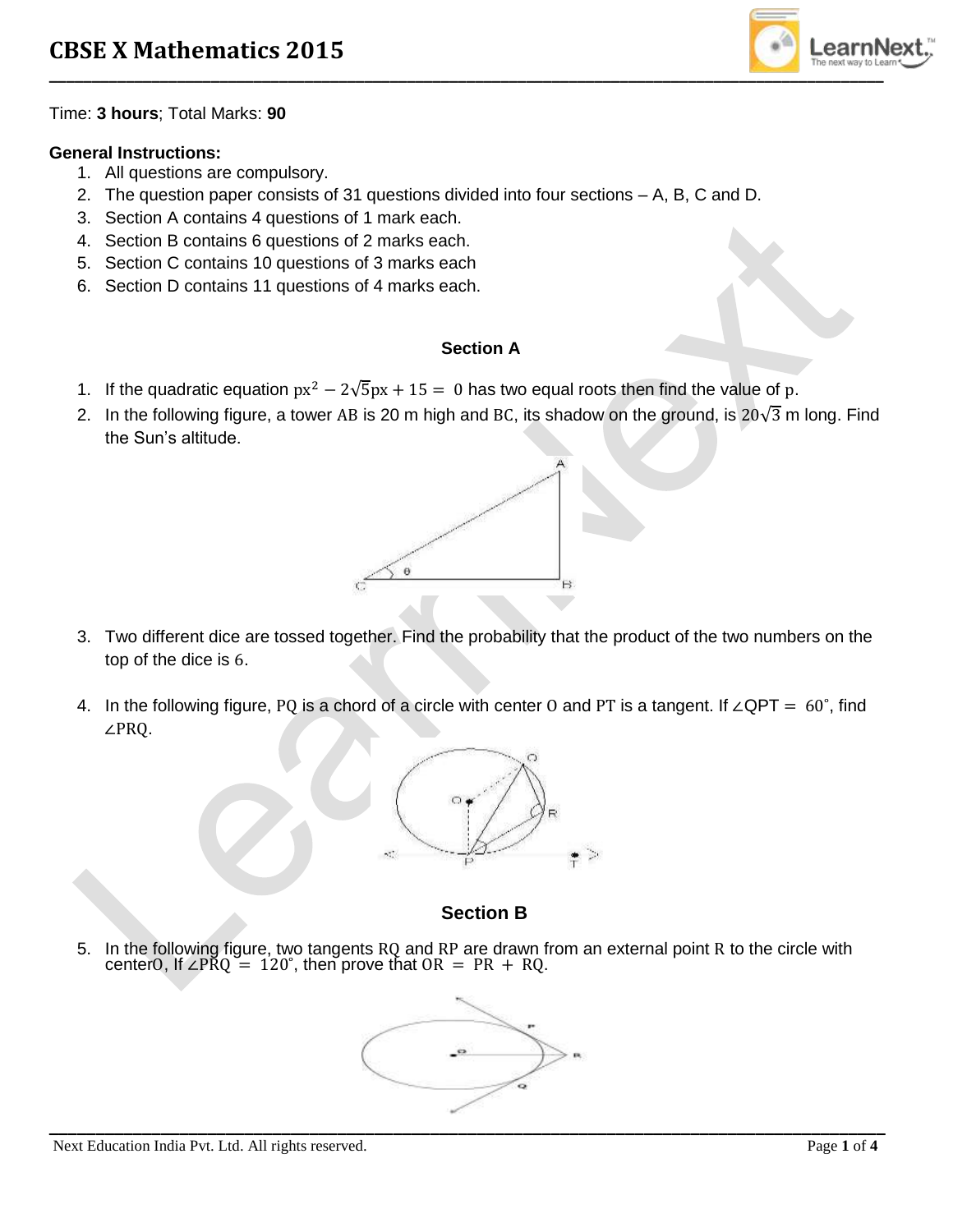

6. In the following figure, a ∆ABC is drawn to circumscribe a circle of radius 3 cm, such that the segments BD and DC are respectively of lengths 6 cm and9 cm. If the area of  $\Delta$  ABC is 54 cm<sup>2</sup>, then find the lengths of sides AB and AC.



- 7. Solve the following quadratic equation for x:  $4x^2 + 4bx (a^2-b^2) = 0$ .
- 8. In an AP, if  $S_5 + S_7 = 167$  and  $S_{10} = 235$ , then find the A. P., where  $S_n$  denotes the sum of its first n terms
- 9. The points A (4, 7), B (P, 3) and C (7, 3) are the vertices of a right triangle, right-angled at B, Find the values of P.
- 10. Find the relation between x and y if the points  $A(x, y)$ , B (-5, 7) and C(-4, 5) are collinear.

### **Section C**

- 11. The 14<sup>th</sup> term of an A. P. is twice its 8<sup>th</sup> term. If its 6<sup>th</sup> term is  $-8$ , then find the sum of its first 20 terms.
- 12. Solve for x:  $\sqrt{3}x^2 2\sqrt{2}x 2\sqrt{3} = 0$ .
- 13. The angle of elevation of an aeroplane from point A on the ground is 60°. After flight of 15 seconds, the angle of elevation changes to 30°. If the aeroplane is flying at a constant height of 1500 $\sqrt{3}$ m, find the speed of the plane in km/hr.
- 14. If the coordinates of points A and B are (−2, −2) and (2, −4) respectively, find the coordinates of P such that AP  $=\frac{3}{7}$  $\frac{3}{7}$ AB, where P lies on the line segment AB.
- 15. The probability of selecting a red ball at random from a jar that contains only red, blue and orange balls is  $\frac{1}{4}$ . The probability of selecting a blue ball at random from the same jar  $\frac{1}{3}$ . If the jar contains 10 orange balls, find the total number of balls in the jar.
- 16. Find the area of the minor segment of a circle of radius 14 cm, when its central angle is 60˚. Also find the area of the corresponding major segment. [Use  $π = \frac{22}{π}$  $\frac{22}{7}$ ].

**\_\_\_\_\_\_\_\_\_\_\_\_\_\_\_\_\_\_\_\_\_\_\_\_\_\_\_\_\_\_\_\_\_\_\_\_\_\_\_\_\_\_\_\_\_\_\_\_\_\_\_\_\_\_\_\_\_\_\_\_\_\_\_\_\_\_\_\_\_\_\_\_\_\_\_\_\_\_\_\_\_\_\_\_\_\_\_\_\_\_**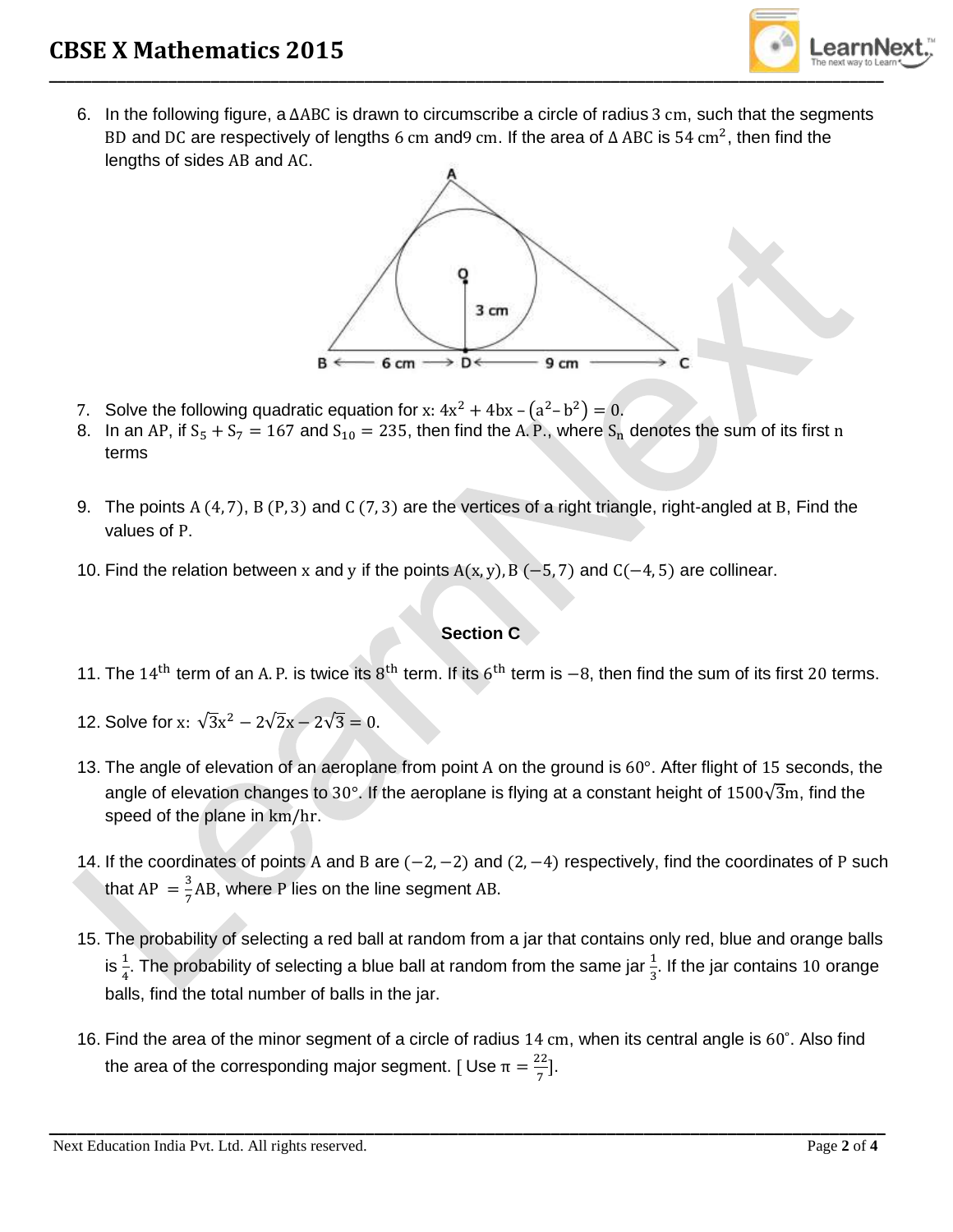

- 17. Due to sudden floods, some welfare associations jointly requested the government to get 100 tents fixed immediately and offered to contribute 50% of the cost. If the lower part of each tent is of the form of a cylinder of diameter 4.2 m and height 4 m with the conical upper part of same diameter but height 2.8 m, and the canvas to be used costs Rs. 100 per sq. m, find the amount, the associations will have to pay. What values are shown by these associations? [Use  $π = \frac{22}{π}$  $\frac{22}{7}$ ].
- 18. A hemispherical bowl of internal diameter 36 cm contains liquid. This liquid is filled into 72 cylindrical bottles of diameter6 cm. Find the height of each bottle, if 10% liquid is wasted in this transfer.
- 19. A cubical block of side 10 cm is surmounted by a hemisphere. What is the largest diameter that the hemisphere can have? Find the cost of painting the total surface area of the solid so formed, at the rate of Rs. 5 per sq. cm. [Use  $\pi = \frac{22}{7}$  $\frac{22}{7}$ ].
- 20. 504 Cones, each of diameter 3.5 cm and height 3 cm, are melted and recast into a metallic sphere, Find the diameter of the sphere and hence find its surface area. [Use  $π = \frac{22}{π}$  $\frac{22}{7}$ .

## **Section D**

- 21. The diagonal of a rectangular field is 16 metres more than the shorter side. If the longer side is 14 metres more than the shorter side, then find the lengths of the sides of the field.
- 22. Find the  $60^{\text{th}}$  term of the AP 8, 10, 12, ...  $\dots$ , if it has a total of 60 terms and hence find the sum of its last 10 terms.
- 23. A train travels at a certain average speed for a distance of 54 km and then travels a distance of 63 km at an average speed of 6 km/h more than the first speed. If it takes 3 hours to complete the total journey, what is its first speed?
- 24. Prove that the lengths of the tangents drawn from an external point to a circle are equal.
- 25. Prove that the tangent drawn at the mid-point of an arc of a circle is parallel to the chord joining the end points of the arc.
- 26. Construct a  $\triangle$  ABC in which AB = 6 cm,  $\angle A = 30^{\circ}$  and  $\angle B = 60^{\circ}$ , Construct another  $\triangle AB'C'$  similar to  $\triangle$ ABC with base AB' = 8 cm.
- 27. At a point A, 20 metres above the level of water in a lake, the angle of elevation of a cloud is 30°. The angle of depression of the reflection of the cloud in the lake, at a A is 60°. Find the distance of the cloud from A.
- 28. A card is drawn at random from a well-shuffled deck of playing cards. Find the probability that the card drawn is
	- i. a card of spade or an ace.
	- j. a black king.
	- k. neither a jack nor a king
	- l. either a king or a queen.
- 29. Find the values of k so that the area of the triangle with vertices (1, -1), (-4, 2k) and (-k, -5) is 24 sq. units.
- 30. In the following figure, PQRS is square lawn with side  $PQ = 42$  metres. Two circular flower beds are there on the sides PS and QR with centre at O, the intersections of its diagonals. Find the total area of the two flower beds (shaded parts).

**\_\_\_\_\_\_\_\_\_\_\_\_\_\_\_\_\_\_\_\_\_\_\_\_\_\_\_\_\_\_\_\_\_\_\_\_\_\_\_\_\_\_\_\_\_\_\_\_\_\_\_\_\_\_\_\_\_\_\_\_\_\_\_\_\_\_\_\_\_\_\_\_\_\_\_\_\_\_\_\_\_\_\_\_\_\_\_\_\_\_**